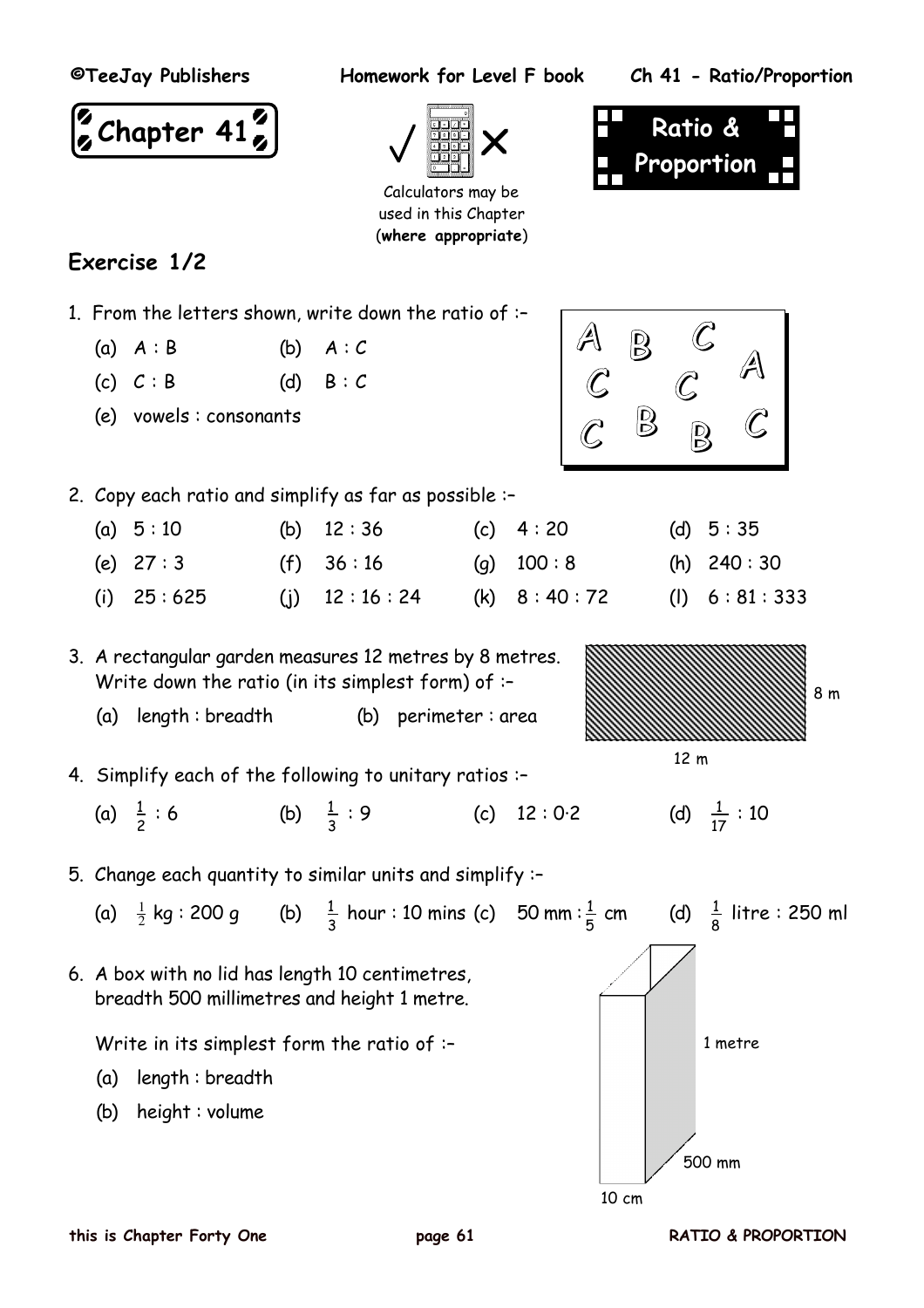**men women**

2 3

8 **...**  $\times$  4 (  $-$  )  $\rightarrow$  )  $\times$  ?

## **Exercise 3**

1. On a small aircraft, the ratio of men to women is 2 : 3.

If there are 8 men on the aircraft, how many women are there ?



- (a) If there are 12 girls, how many boys are there ?
- (b) If there are 20 boys, how many girls are there ?

3. A model Ferarri has a scale of 1 : 43.

- (a) The model has a tyre diameter of 2 cm. What will the tyre diameter be on the Ferarri ?
- (b) The Ferarri has a height of 129 centimetres. What is the height of the model ?
- 4. Farmer Ellis uses the table of ratios to feed his chickens using chicken feed and corn.

| Mix in the ratio |             |                |   |  |  |  |  |  |  |
|------------------|-------------|----------------|---|--|--|--|--|--|--|
| Strength         | Feed : Corn |                |   |  |  |  |  |  |  |
| Weak             | 10          | $\ddot{\cdot}$ |   |  |  |  |  |  |  |
| Light            |             | $\ddot{\cdot}$ |   |  |  |  |  |  |  |
| Medium           |             |                | 2 |  |  |  |  |  |  |
| Strong           | 5           |                | 3 |  |  |  |  |  |  |
| Very Strong      |             |                | 5 |  |  |  |  |  |  |

Which feed strength will he get if he mixes :–

- (a) 70g of feed and 10g of corn ?
- (b) 210g of feed and 60g of corn ?
- (c) 1 kg of feed and 1250g of corn ?
- (d) 600g of corn and 1 kg of feed ?
- 5. Farmer Ellis has a 30g bag of corn.

How much chicken feed does he need to make medium strength feed ?





# **Exercise 4**

1. Share £250 between Ann and Kim in the ratio 2 : 3.

**COPY** and complete :-  $\diagup$  Total number of shares = 2 + 3 =  $\frac{5}{2}$ **Each share** =  $£250 \div 5 = £50$ Ann has 2 shares =  $2 \times \text{E}$ ..... =  $\text{E}$ ...... Kim has 3 shares =  $3 \times \text{£}$ .....  $\bullet$  (Check total is £250) Ann Kim

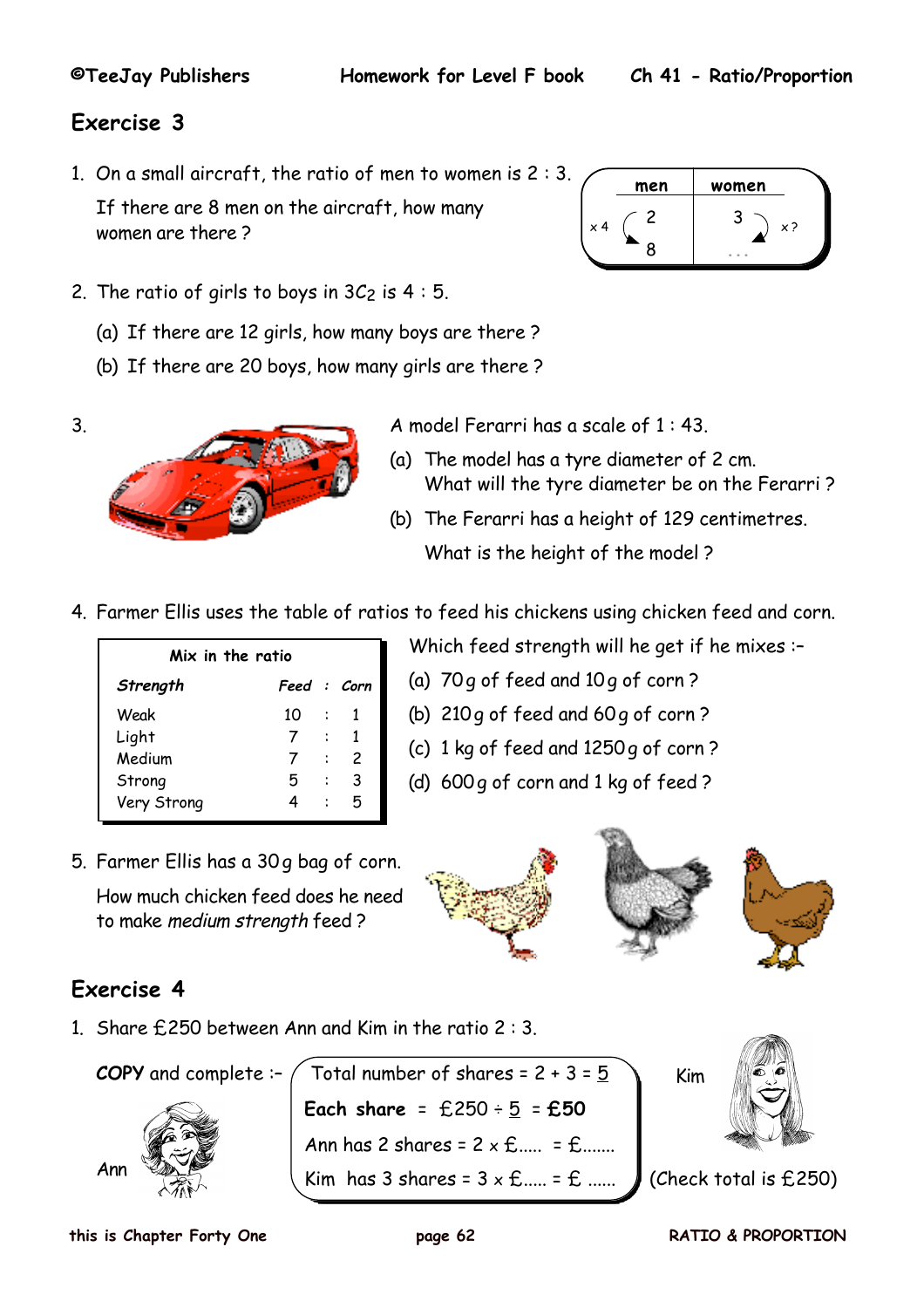**©TeeJay Publishers Homework for Level F book Ch 41 - Ratio/Proportion**

- 2. Show all your working for each of the following :–
	- (a) Share £1500 between Bill and Ben in the ratio 3 : 2.
	- (b) Share 360 sweets between May and Matt in the ratio 5 : 7.
	- (c) Share 1250  $\epsilon$ 's between Tom and Tim in the ratio 7 : 3.
	- (d) Share ten thousand pounds between Dan and Fran in the ratio 23 : 27.
- 3. Every week Jack pays £3, and Jill pays £4 into a church raffle.

If they share the top prize  $(E140)$ , in the ratio of their stake, how much should each receive ?

4. Ed and Ted win half a million dollars on an internet lottery. They decide to share the money in the ratio 13 : 12.

How much more will Ed receive than Ted ?



5. A chemist requires a special mix of three chemicals CtP, AgH and RcQ in the ratio of

 <sup>1</sup>  $\frac{1}{2}$  litre :  $\frac{1}{4}$  litre : 2500 ml.

> If the chemist has 1 litre of RcQ, how much of the other chemicals does he require for the correct mix ?

# **Exercise 5/6**

- 1. (a) The cost of four magazines is £6. Find the cost of one magazine.
	- (b) Seven football strips cost £210. Find the cost of one strip.
	- (c) Eight sweets cost £2. Find the cost of one sweet.



2. The cost of ten calculators is £50. How much would it cost for :–

- (a) one calculator (b) nine calculators ?
- 3. A car travels 140 kilometres in 4 hours. Assuming the car travels at the same speed, how far will it travel in :–
	- (a) 3 hours (b) 5 hours (c) 30 minutes ?



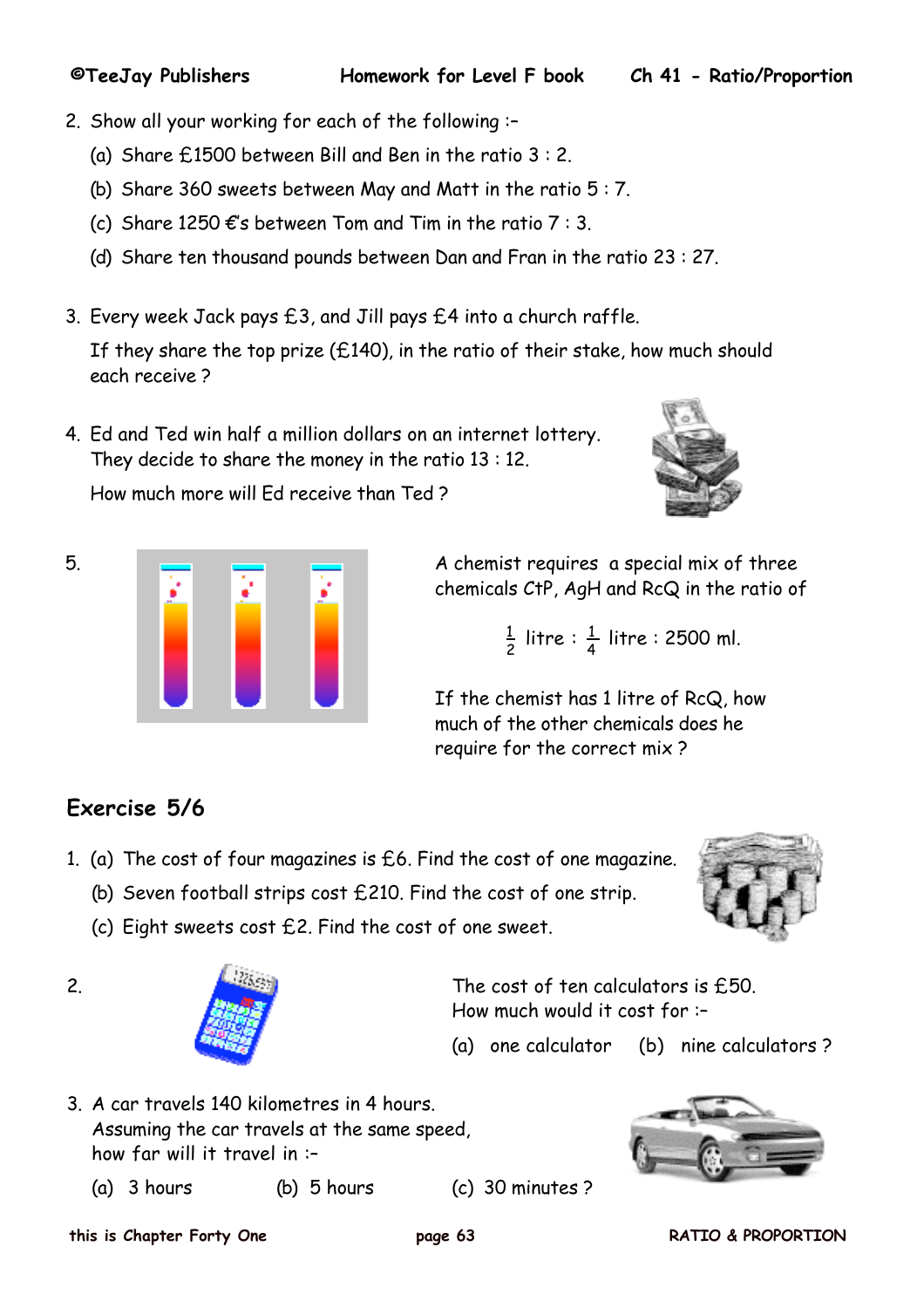### **this is Chapter Forty One page 64 RATIO & PROPORTION**

4. A photocopy machine can produce 300 copies in 2 minutes.

How many copies will the machine make in :–

- (a) 3 minutes (b) 11 minutes
- (c) 30 seconds (d) 20 seconds ?
- 5. (a) 600 pencils cost £24. Find the cost of 400 pencils.
	- (b) A disc spins 3000 times in 8 minutes. How many times will it spin in 12 minutes ?
	- (c) A computer makes three million calculations in 9 seconds. How many calculations will the computer make in 12 seconds ?

# **Exercise 7**

- 1. (a) Copy and complete the table.
	- (b) Plot each point (1, 4), (2, 8), ... on a graph.
	- (c) Join the points with a straight line.
	- (d) Explain why the line must go through the origin.
- 2. (a) Draw a set of axes and plot the points from the table.
	- (b) Explain how you might check for direct proportion without drawing axes and plotting points.

y 3 6 9 12

3. Which of the following tables indicate direct proportion ?

|  |  | (a) $\begin{array}{ c c c c c c }\n\hline\nx & 1 & 2 & 3 & 4\n\end{array}$ |                                 |  |  |                                   |
|--|--|----------------------------------------------------------------------------|---------------------------------|--|--|-----------------------------------|
|  |  | $\left  \begin{array}{c} y \\ \end{array} \right $ 7 14 21 28              |                                 |  |  | (b) $x$ 1 2 3 4<br>$y$ 6 11 17 24 |
|  |  |                                                                            |                                 |  |  |                                   |
|  |  |                                                                            | (c) $x$ 2 4 6 8 (d) $x$ 2 4 6 8 |  |  |                                   |

 $x$  | 1 2 3 4

|  |    |               | п  |    |  |
|--|----|---------------|----|----|--|
|  | 13 | $\frac{1}{2}$ | 21 | 25 |  |

| No. of sweets |  |  | h |  |
|---------------|--|--|---|--|
| Cost(p)       |  |  |   |  |

 $y$  2 4 6 8 => (1, 3), ..., etc.





GEFFFF

|  |  |                 |               |  | $\vert y \vert$ 6 11 17 |  |
|--|--|-----------------|---------------|--|-------------------------|--|
|  |  |                 |               |  |                         |  |
|  |  | (c) $x$ 2 4 6 8 | (d) $x 2 4 6$ |  |                         |  |

**©TeeJay Publishers Homework for Level F book Ch 41 - Ratio/Proportion**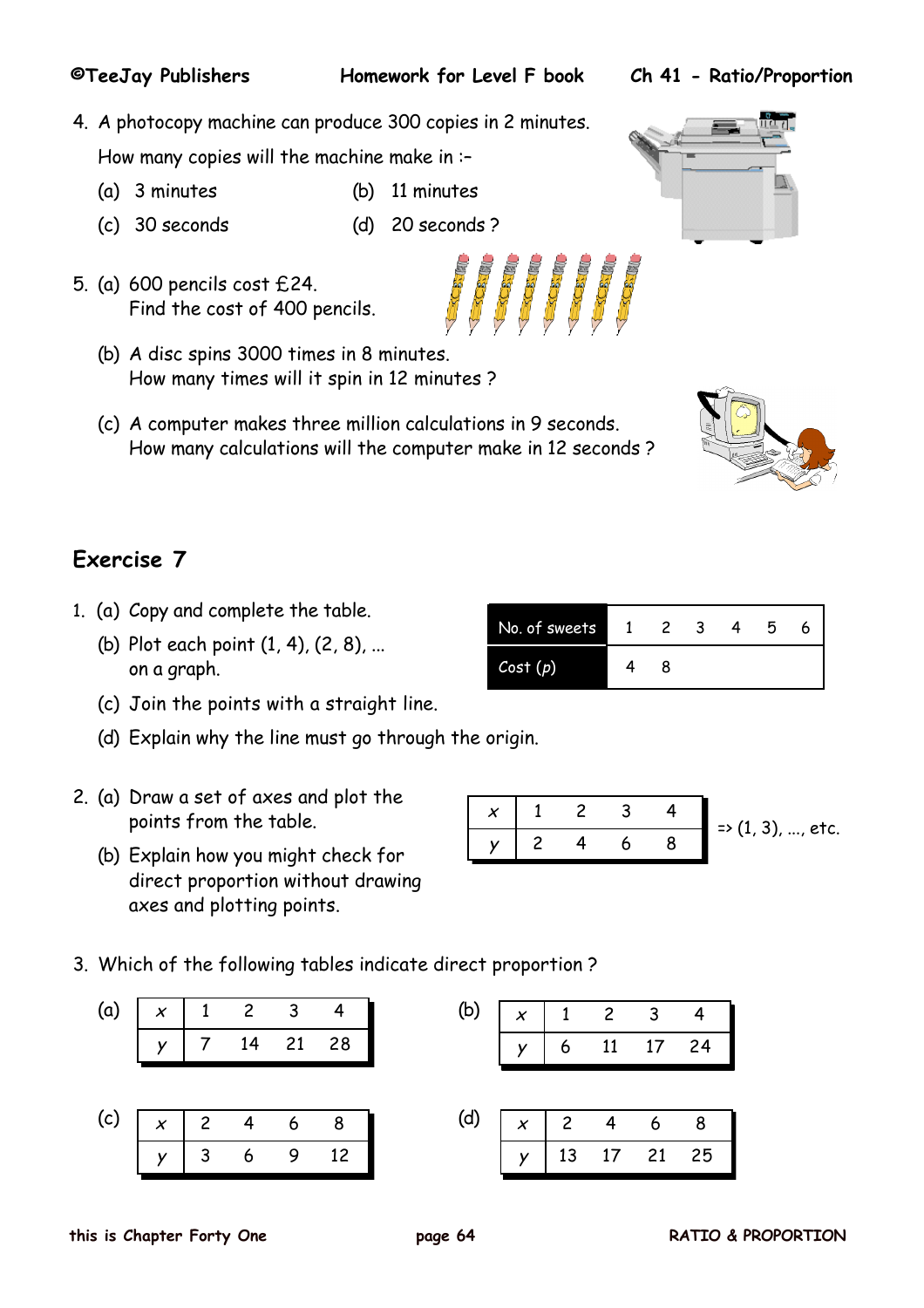## **Exercise 8**

- 1. If it took two men 6 hours to build a wall, how long would it have taken 3 men ? (Remember : more men - less time)
- 2. If it took 7 park wardens 6 hours to clear away litter, how long would it have taken 3 wardens ?
- 3. Six men take 6 hours to build a kit car. How long will it take eight men ?



4. Nine scouts have eight days rations. How many days rations would there then be if **three more** scouts join them ?

- 5. Oliver and his 5 friends take an hour to wrap all the presents for the church tombola. How long would it have taken if 4 **more** friends had helped with the wrapping ?
- 6. Five bees take eight days to make 5 millilitres of honey. How many bees would it take to make the same amount in ten days ?



# **Exercise 9**

For each of the following questions show **all** your working.

- 1. Tony buys ten stamps for £2·90. How much would he pay for 12 stamps ?
- 2. Henry can run 4 kilometres in 20 minutes.

How long would he take to run 5 kilometres at this speed ?



3. Five people should each pay £16 to hire a football pitch. If only 4 people turned up, how much would each of them then be expected to pay ?

- 4. What would be the weight of 12 cakes if 20 cakes weigh 1 kilogram ?
- 5. The perimeter of a room can be surrounded with fifty 0·4 metre wooden edging strips.

How many strips of edging would be required if each strip was half a metre in length ? 0.4 m